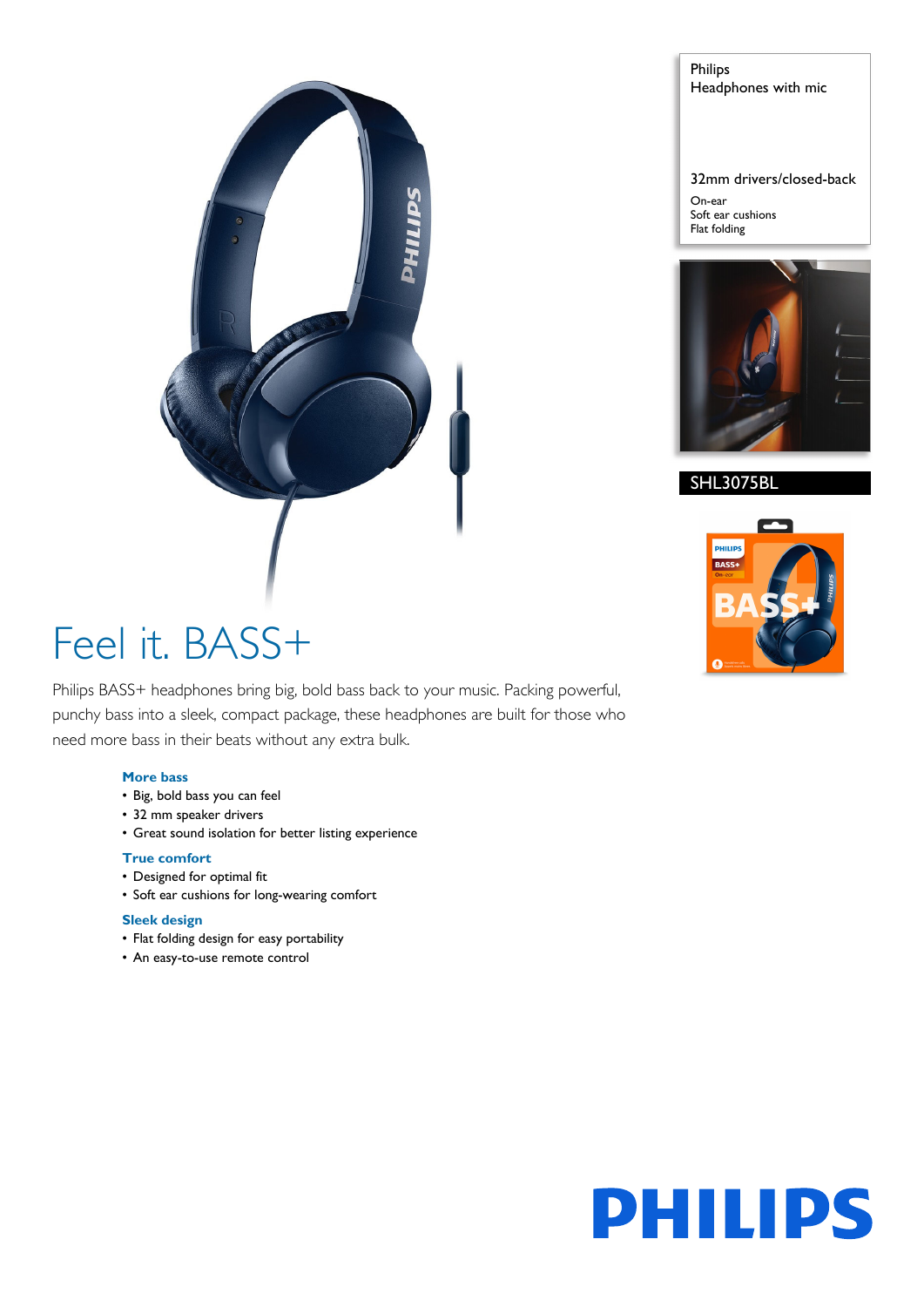# Headphones with mic 32mm drivers/closed-back On-ear, Soft ear cushions, Flat folding

**Highlights** 

# **32 mm drivers**



BASS+ headphones feature 32mm speaker drivers that produce big, pumping bass.

# **Adjustable fit**



Designed for optimal fit, BASS+ headphones feature swiveling earshells and an adjustable headband to ensure a great fit for all wearers.

### **Big, bold bass**



This is big, powerful bass that lets you really feel the beat. Don't let the sleek design fool you – specially tuned drivers and bass vents produce ultra-low end frequencies to create a unique BASS+ sound signature.

#### **Flat folding**



With their flat folding design, BASS+ headphones are easy to fold and store away, making them your ideal travel companion.

# **Handsfree calls**



An easy-to-use remote control allows you to play or pause tracks and answer calls with a simple push of a button.

#### **Soft cushions**



Soft, breathable ear cushions provide great comfort over long listening sessions.

# **Sound isolation**



With a closed acoustic design, BASS+ headphones block out ambient noise to create improved sound isolation for a better listening experience.